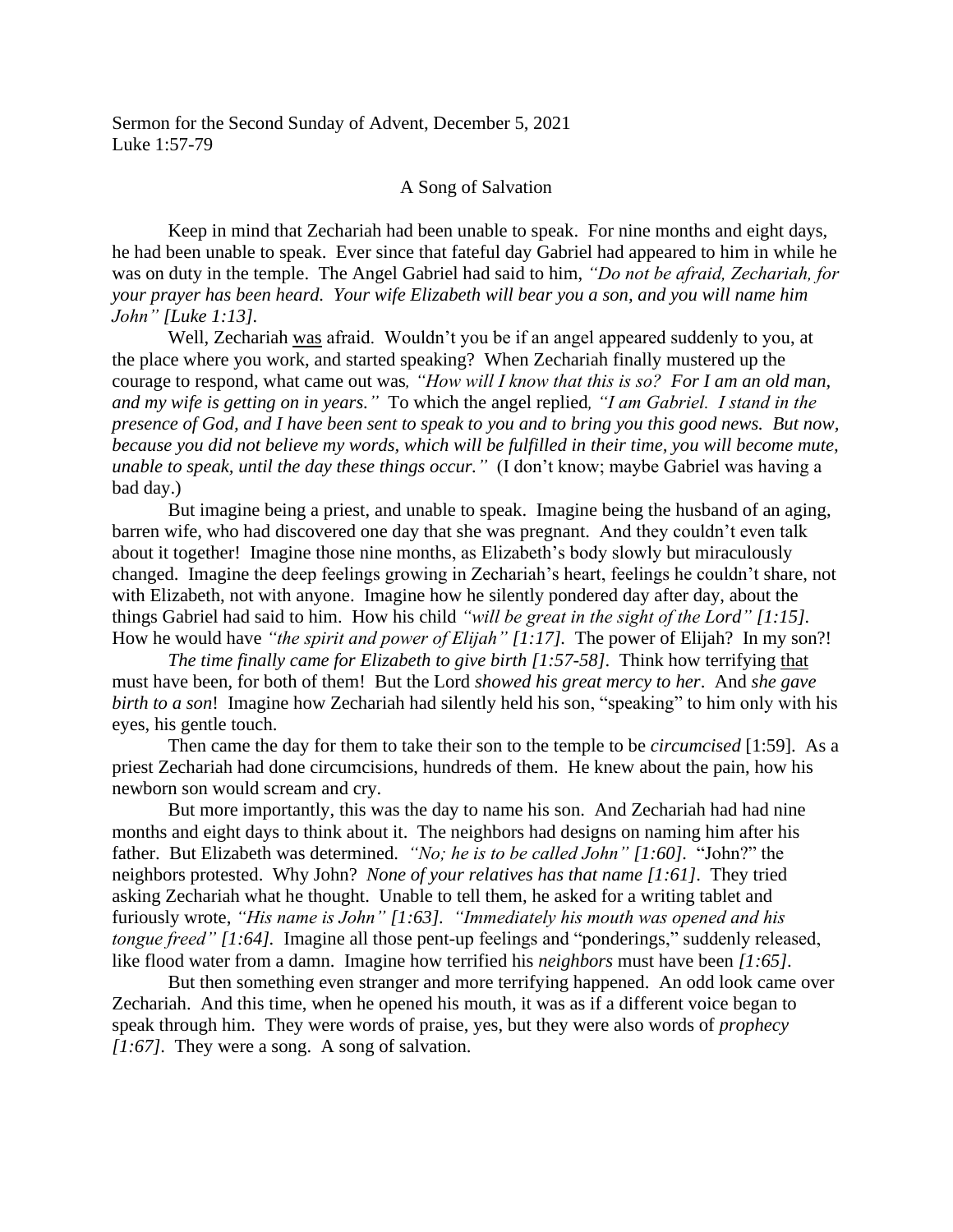*"Blessed be the Lord God of Israel, for he was looked favorably on his people and redeemed them.*" Do you recognize that word "redeem?" We have been hearing it a lot in recent weeks, in the sermon series on Ruth. Does anybody remember what the word means? To redeem means to restore, to buy back. Just as Boaz redeemed or bought back the land that had belonged to Elimilech and then restored it to Naomi, so God had bought Israel back, a long time ago, and brought them back from their exile in Babylon, brought them back to their home, their temple. The very temple where Zechariah served as a priest. The very temple in which he now stood, his tongue at long last loosened.

Zechariah continues*: "He has raised up a mighty savior for us in the house of his servant David.*" He's talking of course about the Messiah. Who now already is in Mary's womb, just as John had been in Elizabeth's womb. The phrase "mighty savior" can also be translated "horn of salvation." Like a horn that announces good news to the people, perhaps the coming of God's Kingdom. Like the horn the prophet Ezekiel prophesied about centuries earlier, when he said *"On that day I will cause a horn to sprout up for the house of Israel, and I will open your lips among them. Then they shall know that I am the LORD, Yahweh" [Ezek 29:21].*"

Zechariah's prophesy continues: *"As he spoke through the mouth of his holy prophets from of old, that we would be saved from our enemies and from the hand of all who hate us."* What holy prophets was he talking about this time? How about . . . Isaiah, who said *"It will be a sign and a witness to the Lord of hosts in the land of Egypt; when they cry to the LORD because of oppressors, he will send them a savior, and will defend and deliver them" [Isaiah 19:20].* It was indeed the Egyptians who oppressed the Israel when they were slaves in that foreign country. And the Babylonians who oppressed them in their exile. But who was oppressing them now? What enemies might Zechariah have in mind. Rome, perhaps, who held all of Judea under its thumb? King Herod, Rome's puppet king? Would the redemption or salvation the Messiah would bring be salvation from their ruling Roman oppressors?

*"Thus he has shown the mercy promised to our ancestors, and has remembered his holy covenant, the oath that he swore to our ancestor Abraham, to grant us that we, being rescued from the hands of our enemies, might serve him without fear"[1:72-74].* Our God, Zechariah is reminding Israel, and now us, is a God of promise. A God of covenant. A God whose will it is that we be able to serve him without fear.

Perhaps Zechariah's people were afraid of the Roman soldiers, or the Roman emperor, or King Herod. That would be understandable. But who, or what, are we afraid of? Who are our enemies? Who are the ones that "hate" us? We are not oppressed by our rulers, are we, in this "land of the free and home of the brave?" Our country is founded not on oppression but on freedom. (Make that "freedoms.) No, maybe we ourselves are not oppressed, here at First Mennonite Church. But perhaps others in our great country do feel oppressed. Disadvantaged in some way. Maybe because of their ethnicity, or choice of religion. Are there some right here in Hillsboro who are oppressed by an economic system they just can't catch up with? I imagine we're neighbors to some of these people. Is it possible that we, rather than being the oppressed, are somehow the oppressors? *[Isaiah 19:20 again].* If so, God is putting us on notice. God's "horn of salvation" is sounding. Do we hear it?

*"By the tender mercy of our God, the dawn from on high will break upon us, to give light to those who sit in darkness and in the shadow of death, to guide our feet into the way of peace" [Luke 1:78-79].*

Peace. It's a word we don't talk as much about these days. Not like we used to. Although we have been hearing the word a lot today. The candle for the Second Sunday of